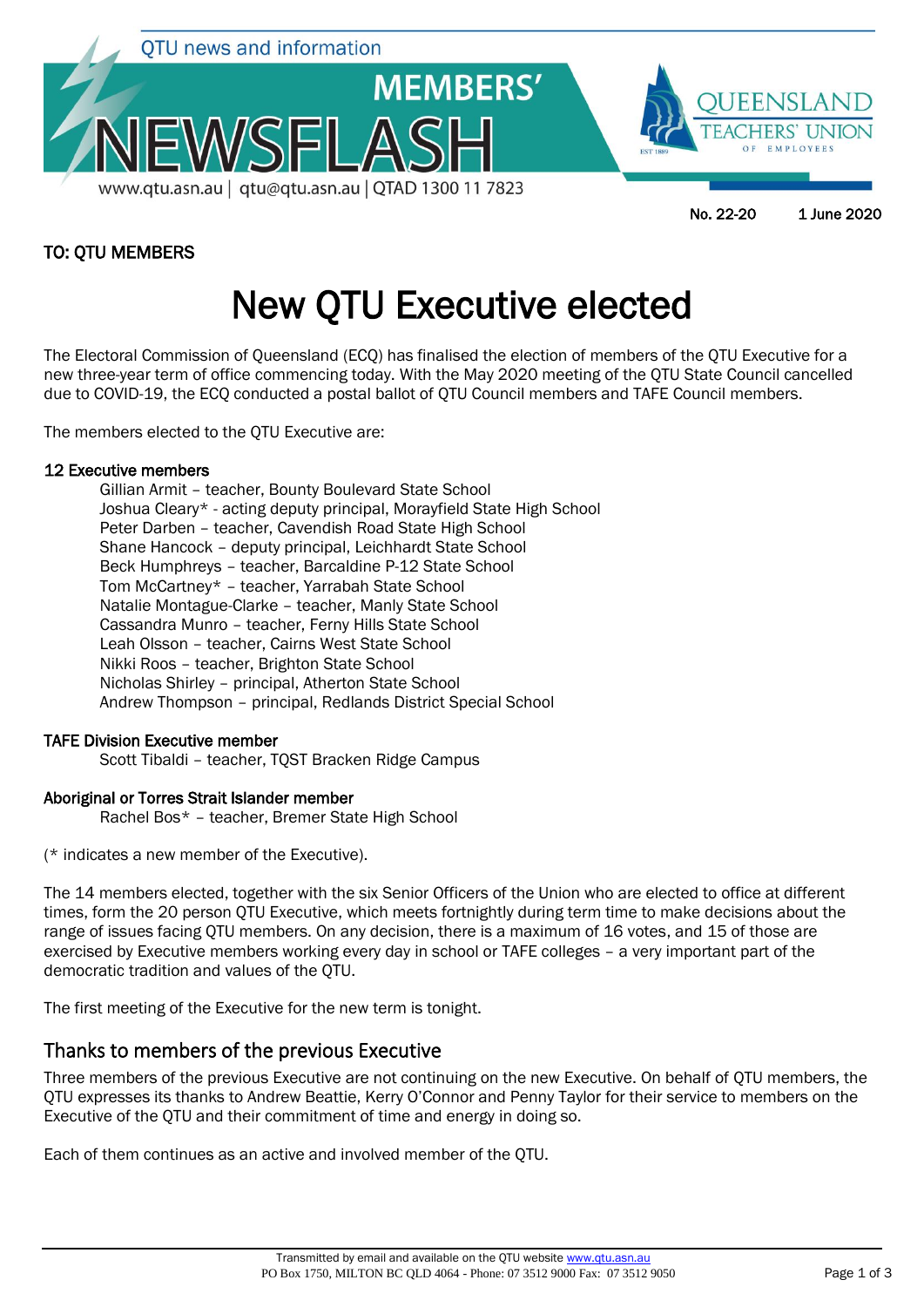## Committee elections

The election of Executive follows the triennial election of a member of Council from each geographical branch of the QTU and three members from the TAFE Division. Area Council representatives to Council are elected in a different cycle. As well as the Executive, the members of Council also elect new Union committees in a range of policy areas, including Working Conditions, Professional Issues, Education Leaders, Special Education, Women Teachers and Girls Education, Gandu Jarjum (the Aboriginal and Torres Strait Islander Committee), and State Accommodation, as well as a number of administrative committees.

These committee elections are conducted by the QTU and those ballots are currently being counted.

## Pay freeze argument continues

One of the major items on the Executive agenda will be the ongoing opposition to state government demands for a pay freeze for public servants, including teachers and principals and TAFE teachers.

A meeting was held between the government and public sector unions last Thursday, but there was no change in the situation. Public sector unions are meeting again on Tuesday with an expectation that the government will finally state its proposal.

The QTU remains opposed to any freeze, because:

- it breaks our agreement
- it's bad economics
- teachers and principals don't deserve it after what they've done this year.

The QTU has started a lobbying campaign of all MPs in anticipation that the government will have to pass legislation to implement a wage freeze.

# COVID-19 restrictions eased but vigilance still required

The Queensland Government yesterday announced an earlier than expected easing of restrictions on movement, gatherings of citizens and the operations of businesses, as a result of continuing low numbers of new cases.

In particular, restrictions on travel within Queensland were lifted prior to the approaching school holidays, meaning teachers will be able to travel within the state during the winter vacation. The arrangements for travel to and from remote communities have not yet been finalised, but the QTU has been pressing for decisions to be made and communicated as soon as possible to provide as much notice as possible.

There is still no room for complacency, whether at school or in public, and the school arrangements to reduce the risk of adult-to-adult transmission, in particular, and any form of transmission of COVID-19.

These include:

- physical distancing
- four square metres per adult when indoors
- hand hygiene
- respiratory hygiene
- frequent environmental cleaning and disinfection.

There are NO changes at this time in vulnerable workers and those caring for the vulnerable having to work from home.

There are NO changes at this time to the need for teachers, staff and students who are displaying even the mildest of symptoms to stay away from school.

There are NO changes at this time in the guidelines for operation of schools or the planning considerations issued by the department for the return of all year levels to school.

The implementation of any changes will continue to be the subject of consultation and negotiation between the QTU and the Department of Education. Matters of active consideration at present include: